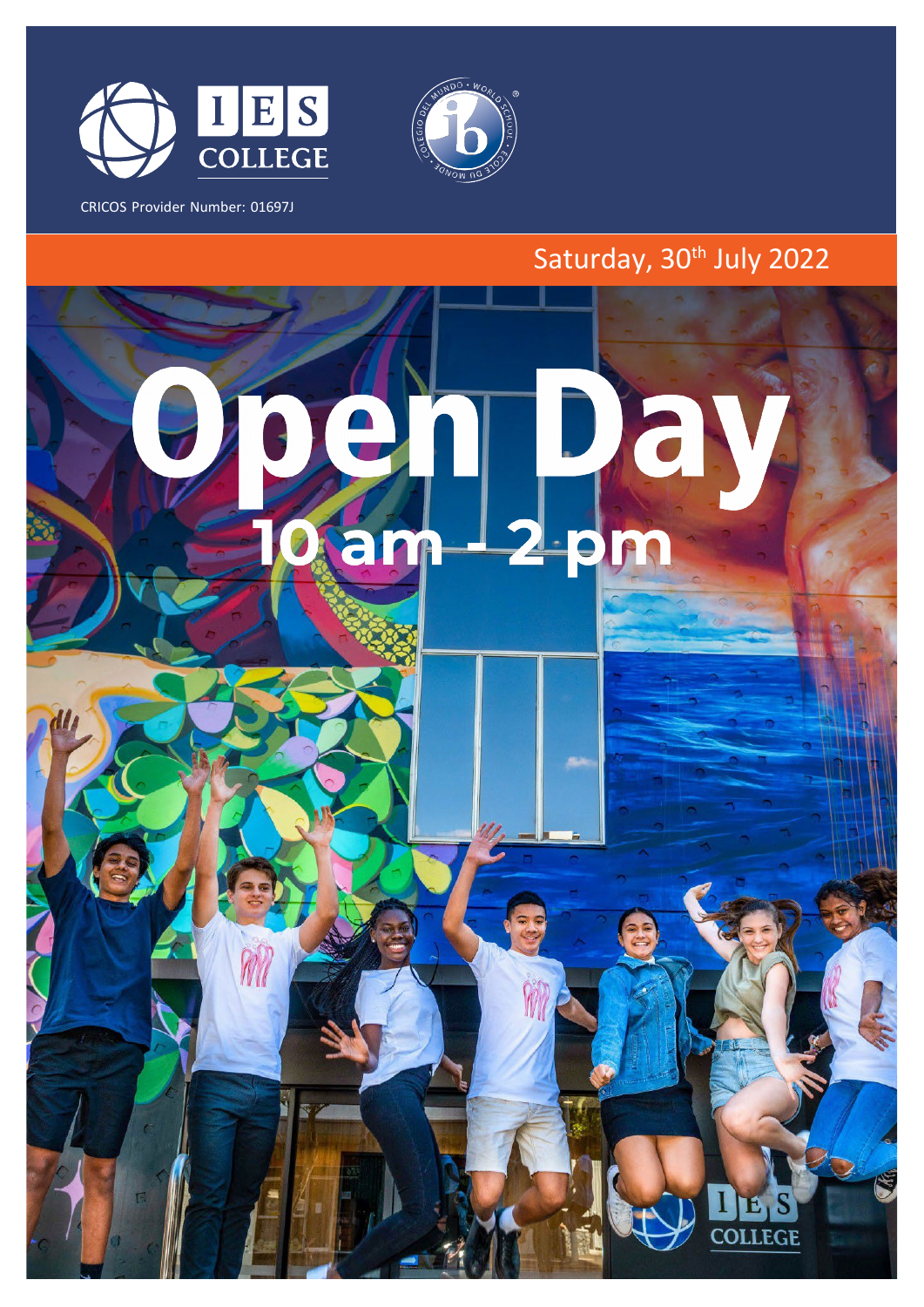| <b>CORE INFORMATION SESSION</b>                                                                      | <b>ROOM</b> |          |                     | <b>KEY CORE INFORMATION SESSION TIMES</b> |                            |          |          |                   |                     |                            |                                                                                                                                                      |          |                   |                   |                   |                   |                   |
|------------------------------------------------------------------------------------------------------|-------------|----------|---------------------|-------------------------------------------|----------------------------|----------|----------|-------------------|---------------------|----------------------------|------------------------------------------------------------------------------------------------------------------------------------------------------|----------|-------------------|-------------------|-------------------|-------------------|-------------------|
| <b>PRINCIPAL'S GENERAL ADDRESS - 10</b><br><b>MINUTES</b>                                            | <b>BG02</b> | 10.00 am |                     |                                           |                            | 11.00 am |          |                   |                     | 12.00 pm                   |                                                                                                                                                      |          |                   | $1.00 \text{ pm}$ |                   |                   |                   |
| INTERNATIONAL BACCALAUREATE CORE<br><b>VALUES &amp; BENEFITS OF IBDP - 15 MINUTES</b>                | BG02        |          | 10.15 am            |                                           |                            |          | 11.15 am |                   |                     |                            | 12.15 pm                                                                                                                                             |          |                   |                   | 1.15 pm           |                   |                   |
| <b>CERT IV and VET PATHWAYS</b><br><b>INFORMATION SESSION - 15 MINUTES</b>                           | B104        |          |                     |                                           | 10.30 am 10.45 am 11.00 am |          |          | 11.30 am 11.45 am |                     | 12.00 pm                   |                                                                                                                                                      |          | 12.30 pm 12.45 pm | $1.00$ pm         |                   | 1.30 pm           | 1.45pm            |
| <b>YEAR 10 PROGRAM</b><br><b>15 MINUTES</b>                                                          | B102        |          |                     | 10.30 am                                  |                            |          |          | 11.30 am          |                     |                            |                                                                                                                                                      | 12.30 pm |                   |                   |                   | 1.30 pm           |                   |
| CREATIVITY, ACTIVITY, SERVICE (CAS)<br><b>15 MINUTES</b>                                             | B102        |          |                     |                                           | 10.45 am                   |          |          |                   | 11.45 am            |                            |                                                                                                                                                      |          | 12.45pm           |                   |                   |                   |                   |
| STUDENT SUPPORT SERVICES AT IES<br><b>15 MINUTES</b>                                                 | <b>B108</b> |          |                     |                                           |                            | 11.00 am | 11.15 am |                   |                     |                            | 12.00 pm 12.15 pm                                                                                                                                    |          |                   | $1.00 \text{ pm}$ | $1.15$ pm         |                   |                   |
| <b>SUBJECT INFORMATION SESSIONS</b>                                                                  | <b>ROOM</b> |          |                     |                                           |                            |          |          |                   |                     |                            | SUBJECT SPECIFIC Q&A INFORMATION SESSION TIMES - EACH SESSION IS 10 - 15 MINUTES LONG. HOWEVER, YOU ARE WELCOME TO DROP IN TO A SESSION AT ANY STAGE |          |                   |                   |                   |                   |                   |
| Biology, Environmental Systems & Society,<br>Chemistry.<br><b>DANIELLE KAY</b><br><b>EMILY MUNRO</b> | B107        |          |                     | 10.15 am  10.30 am  10.45 am              |                            |          |          |                   |                     | 11.45 pm 12.00 pm 12.15 pm |                                                                                                                                                      |          |                   | 1.00 pm           | $1.15 \text{ pm}$ | $1.30 \text{ pm}$ |                   |
| <b>Business Management</b><br><b>SEAN YANG</b><br><b>JOEL RABENHORST</b>                             | B206        | 10.00 am | 10.15 am            | 10.30 am                                  |                            |          |          | 11.30 am          | 11.45 am            | 12.00 pm                   |                                                                                                                                                      |          | 12.45 pm          | 1.00 pm           | 1.15 pm           |                   | 1.45 pm           |
| History<br><b>MATT MIERS</b>                                                                         | B108        |          |                     |                                           | 10.45 am                   |          |          |                   | 11.45 am            |                            |                                                                                                                                                      |          | 12.45 pm          |                   |                   |                   | 1.45 pm           |
| Language Acquisition<br>Spanish & French<br><b>AMANDA COLE</b><br>YANIRZA RODRIGUEZ CARDENAS         | B202        |          | 10.15 am<br>Spanish | 10.30 am<br>Spanish                       | 10.45 am<br>Spanish        |          |          |                   | 11.45 am<br>Spanish | 12.00 pm<br>Spanish        | 12.15 pm<br>Spanish                                                                                                                                  |          |                   |                   | 1.15 pm<br>French | 1.30 pm<br>French | 1.45 pm<br>French |
| Language and Literature<br><b>KIRSTIN WAIT</b>                                                       | B102        |          |                     |                                           |                            | 11.00 am |          |                   |                     | 12.00 pm                   |                                                                                                                                                      |          |                   | 1.00 pm           |                   |                   | 1.45 pm           |
| Math (Applications and Interpretations)<br><b>TIM CROXFORD</b>                                       | B203        | 10.00 am | 10.15 am            | 10.30 am                                  |                            |          |          | 11.30 am          |                     | 11.45 am 12.00 pm          |                                                                                                                                                      |          | 12.45 pm          | 1.00 pm           | 1.15 pm           |                   | 1.45 pm           |
| Physics and Math (Analysis and Approaches)<br><b>JOHN DAICOPOULOS</b>                                | B204        |          | $10.15$ am          | 10.30 am 10.45 am                         |                            |          |          |                   | 11.45 am            |                            | 12.00 pm 12.15 pm                                                                                                                                    |          |                   | $1.00 \text{ pm}$ | 1.15 pm 1.30 pm   |                   |                   |
| Psychology<br><b>JOYEETA LAHIRI</b>                                                                  | B201        | 10.00 am |                     | 10.15 am 10.30 am                         |                            |          |          | 11.30 am          | 11.45 am 12.00 pm   |                            |                                                                                                                                                      |          | 12.45 pm          | 1.00 pm           | $1.15$ pm         |                   | 1.45 pm           |
| Visual Art<br><b>AARON MCDONOUGH</b>                                                                 | B205        |          |                     | 10.15 am 10.30 am 10.45 am                |                            |          |          |                   |                     | 11.45 am 12.00 pm 12.15 pm |                                                                                                                                                      |          |                   | 1.00 pm           | 1.15 pm           | 1.30 pm           |                   |
| Facilities Tours are every half hour from<br><b>Ground Floor BG01</b>                                |             | 10.00 am |                     | 10.30 am                                  |                            | 11.00 am |          | 11.30 am          |                     | 12.00 pm                   |                                                                                                                                                      | 12.30 pm |                   | 1.00 pm           |                   | 1.30 pm           |                   |